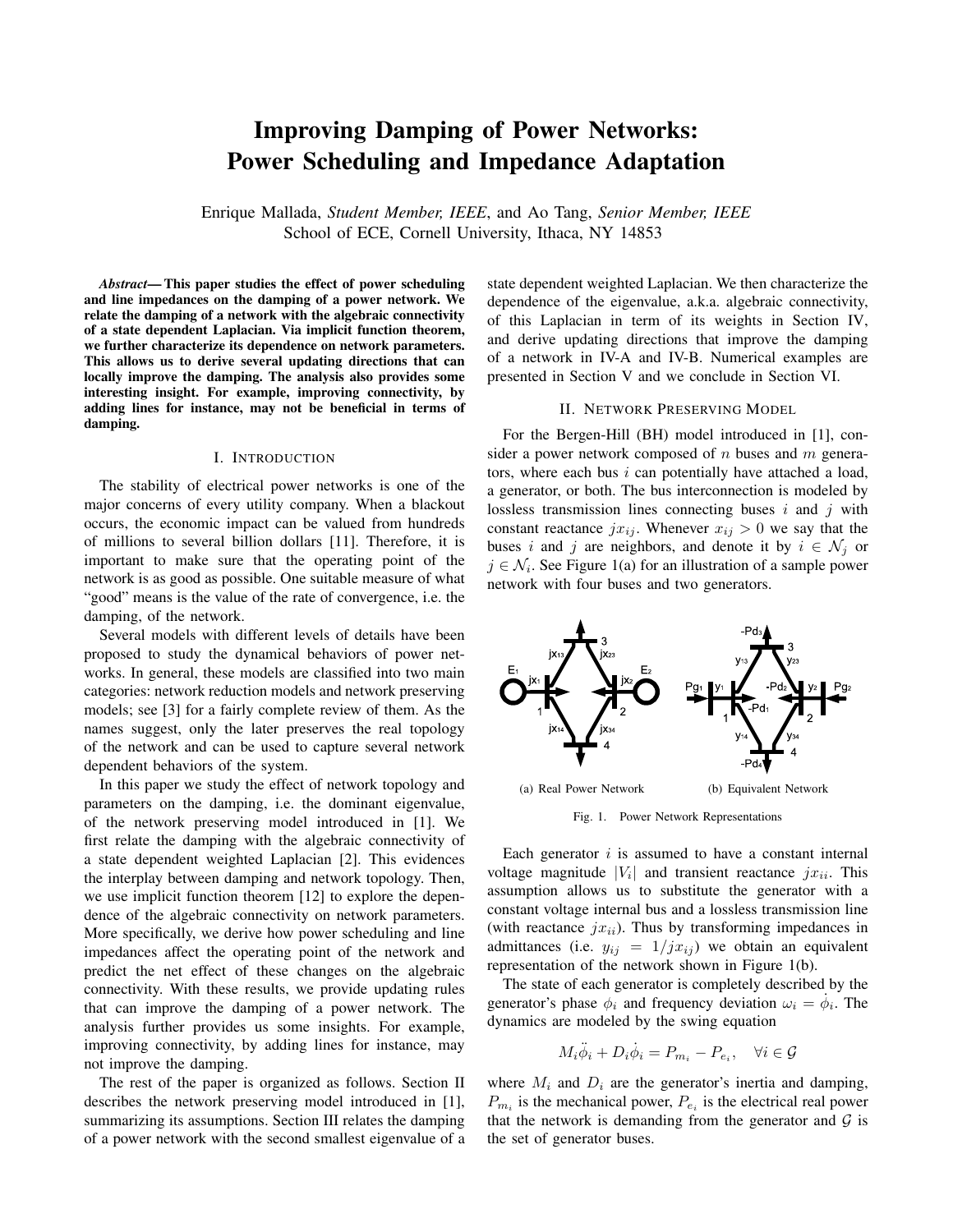The aggregated load of each bus  $i$  is modeled by constant reactive power  $Q_{d_i}$  and frequency dependent real power  $P_{d_i}(\dot{\phi}_i) = P_{d_i} + D_i \dot{\phi}_i$ ,  $\forall i \in \mathcal{L}$ , with  $\mathcal{L}$  being the set of load buses.

Then, under these assumptions, the dynamic behavior of [1] can be compactly described by

$$
M\ddot{\phi} + D\dot{\phi} = -B\left(f(b)\circ\sin(B^T\phi)\right) + P,\tag{1}
$$

where  $(a \circ b)_i = a_i b_i$  is the Hadamard product between the vectors a and b, and  $(f(b))_{ij} = |V_i| |V_j| b_{ij}$  is the maximum instantaneous power flow between i and j.  $|V_i|$  is the voltage magnitude at bus i and  $b_{ij}$  is the imaginary part of the  $ij<sup>th</sup>$  element of the bus admittance matrix  $Y_{bus}$  [15]. The diagonal matrices  $M$  and  $D$  represent the generators' inertia, generators' damping and loads' frequency coefficients, i.e.

$$
(M)_{ij} = \begin{cases} M_i, & \text{if } i = j \ i \in \mathcal{G}, \\ 0 \text{ o.w.}, \end{cases} (D)_{ij} = \begin{cases} D_i & \text{if } i = j, \\ 0 \text{ o.w.}, \end{cases}
$$

we will use  $D_{max}$ ,  $D_{min}$  and  $M_{max}$  to denote the nonzero extreme values D and M can reach. The vector  $P \in \mathbb{R}^{m+n}$ is the power injection at each bus, i.e.

$$
(P)_i = \begin{cases} P_{m_i} & \forall i \in \mathcal{G} \\ -P_{d_i} & \forall i \in \mathcal{L} \end{cases}.
$$

And the matrix  $B \in \mathbb{R}^{(m+n)\times(m+n)(m+n-1)}$  is the incidence matrix of the complete graph  $K_{m+n} = (\mathcal{V}, \mathcal{E}_k)$  defined for each bus  $i \in \mathcal{V} = \mathcal{G} \cup \mathcal{L}$  and each edge  $e \in \mathcal{E}_k$  as  $B(i, e)$ equal 1 if i is the head of  $e$ ,  $-1$  if i is the tail of  $e$ , and 0 otherwise.

Note that although an orientation is implicit in the definition of  $B$ , equation (1) is independent of the orientation used. Also, by definition the range of B is the  $\ker(\mathbf{1}_{m+n}^T)$ where  $1_{m+n}$  is the vector of all ones of dimension  $m+n$ , i.e.  $\mathbf{1}_{m+n}^T B = \mathbf{0}_{(m+n)(m+n-1)}^T$ .

*Remark 1:* The matrix *B* as defined here does not capture (alone) the topology of the network. It is the conjunction of B and  $b = (b_{ij})$  that captures the topology since  $b_{ij} > 0$ if and only if  $(i, j)$  represent a line of the extended power network graph  $G = (\mathcal{V}, \mathcal{E})$ , i.e. iff  $ij \in \mathcal{E}$ . In this way the addition of a line does not change the dimension of B.

# III. EFFECT OF TOPOLOGY

The damping of (1) can be locally estimated by computing the eigenvalues of the Jacobian  $J_{\phi^*}$  of the linearized version of (1) around a given equilibrium  $(\phi^*, \dot{\phi}^* = 0)$ ,

$$
M\delta\ddot{\phi} + D\delta\dot{\phi} + L(w(\phi^*))\delta\phi = 0, \qquad (2)
$$

where the matrix  $L(w(\phi^*)) := B \text{diag}[w(\phi^*)] B^T$  represents the weighted Laplacian of the graph G with weights  $w_{ij}(\phi^*) = |V_i| |V_j| b_{ij} \cos(\phi_j^* - \phi_i^*)$ , and captures several topological properties of the network (see e.g. [2]).

When  $(\phi^*, 0)$  is stable,  $L(w(\phi^*))$  is positive semidefinite with, under generic conditions, only one zero eigenvalue  $\nu_1(L(w(\phi^*)))$  with eigenvector  $\mathbf{1}_{m+n}$ . This implies that the smallest eigenvalue of (2),  $\lambda_1$ , is zero. The existence of this zero eigenvalue is due to the rotational symmetry of the system,  $\sin(B^T(\phi + \mathbf{1}_{m+n})) = \sin(B^T\phi)$ .

If  $D_i \gg M_i$ , it is possible to approximate (1) by setting  $M = 0$  [5]. Then, (2) becomes a first order system and the damping can be upper-bounded by,

$$
\Re[\lambda_2] \le -\cos(\alpha^*) \frac{\nu_2(L(w(\phi^*)))}{D_{max}},\tag{3}
$$

where  $\alpha^* := \angle(D1, 1)$  is the angle between vectors D1 and 1; we use  $\Re[\cdot]$  and  $\Im[\cdot]$  to denote the real and imaginary part of a complex element.

Equation (3) suggests a correlation between  $\Re[\lambda_2]$  and the algebraic connectivity  $\nu_2(L(w(\phi^*)))$ ; however, a priori this relation seems to be only valid when  $D_i \gg M_i$ . The problem is that when  $D_i \gg M_i$ , the computation of the eigenvalues of (2) is usually done by introducing the state variables  $\delta \omega = \delta \phi$  and interpreting (2) as a first order linear system of dimension  $2m + n$ . This approach hides the rich symmetry inherent to M, D and  $L(w(\phi^*))$  and makes the generalization of (3) hard.

In this paper we use a more elegant approach to relate the damping of (1) with  $\nu_2(L(w(\phi^*)))$ . Using Matrix Polynomial Theory [8], we show that the when the network is close to a bifurcation [4] (3) still holds. This approach is summarized next.

Instead of solving the linear eigenvalue problem of finding pairs  $(\lambda_i, v_i) \in \mathbb{C} \times \mathbb{C}^{2m+n}$  such that  $(\lambda_i I - J_{\phi^*})v_i = 0$ , we solve the quadratic eigenvalue problem [16] of finding  $(\lambda_i, x_i) \in \mathbb{C} \times \mathbb{C}^{m+n}$  such that  $Q(\lambda_i)x_i = 0$  with  $Q(\lambda) =$  $M\lambda^2 + D\lambda + L(w(\phi^*))$ . It is easy to show that  $Q(\lambda)$  has  $2(m + n)$  eigenvalues and that if  $\lambda_i$  is an eigenvalue of  $J_{\phi^*}$ , it is also an eigenvalue of  $Q(\lambda)$  [8]. The difference in the number of eigenvalues is due to the fact that  $M$ has *n* zero eigenvalues, which is reflected in  $Q(\lambda)$  with the presence of  $n$  infinite eigenvalues. However, since we are only concerned about the dominant eigenvalue of (2), these infinite eigenvalues are not of interest to us.

This is a more natural formulation, since now the symmetry of M, D and  $L(w(\phi^*))$  implies that if  $x_i$  is a right eigenvector of  $Q(\lambda)$  then its complex conjugate  $\bar{x}_i$  is a left eigenvector, and given the finite pair  $(\lambda_i, x_i)$  the following relationship holds

$$
\lambda_i = \begin{cases}\n-\frac{l(x_i)}{d(x_i)} & \text{if } m(x_i) = 0, \\
\frac{-d(x_i) \pm \sqrt{d(x_i)^2 - 4m(x_i)l(x_i)}}{2m(x_i)} & \text{otherwise.} \n\end{cases}
$$
\n(4)

where  $m(x) = \bar{x}^T M x$ ,  $d(x) = \bar{x}^T D x$  and  $l(x) =$  $\bar{x}^T L(w(\phi^*))x$ . Notice that since  $M \geq 0$ ,  $D > 0$  and  $L(w(\phi^*)) \geq 0$ ,  $m(x)$ ,  $d(x)$  and  $l(x)$  are real and for any  $x \neq 0$ ,  $m(x) \geq 0$ ,  $d(x) > 0$  and  $l(x) \geq 0$ .

The next theorem extends (3) to some cases where  $M \neq 0$ . *Theorem 1 (Damping Bound):* When (1) is close to a bifurcation, the dominant eigenvalue  $\lambda_2$  of (2) is real and bounded by (3).

*Proof:* Since the system is assumed to be close to a bifurcation, then  $\Re[\lambda_2]$  must close to the imaginary axis, i.e.  $|R_e[\lambda_2]| \ll \frac{D_{\min}}{M_{\max}}$ . Thus, it follows from (4) that  $\lambda_2$  is real  $(\Im[\lambda_2] = 0).$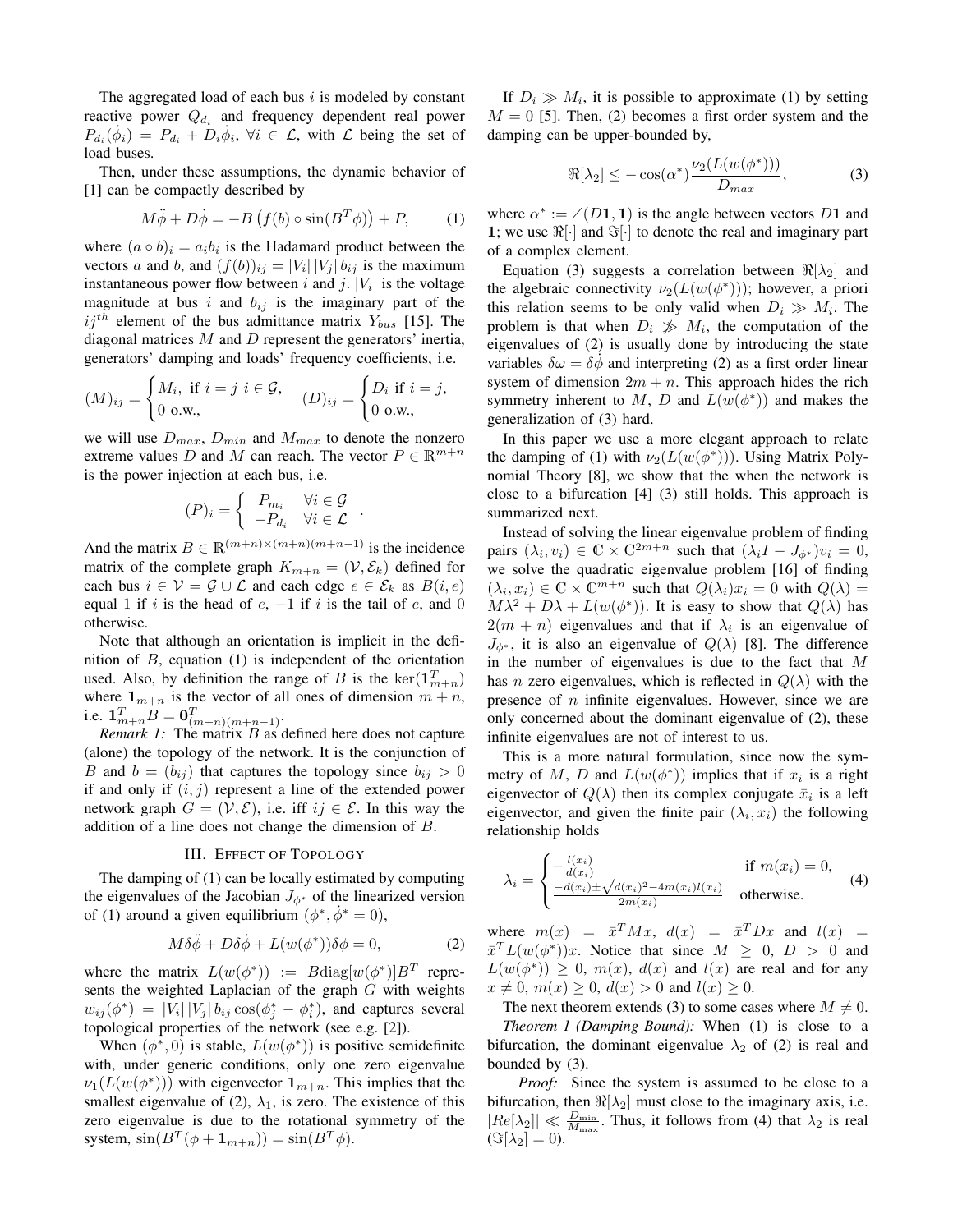We first show that  $\Re[\lambda_2] \leq -\frac{l(x_2)}{d(x_2)}$ , which is trivial from (4) if  $m(x_2) = 0$ . Thus consider the case of  $m(x_2) > 0$ . Since  $\Im[\lambda_2] = 0$ , (4) implies  $d(x_2)^2 > 4m(x_2)l(x_2)$ . Thus, using the fact that  $\sqrt{1-x} \leq 1 - \frac{1}{2}x$  and (4), we get

$$
\Re[\lambda_2] \le \frac{-d(x_2) + d(x_2) \left(1 - \frac{1}{2} \left(\frac{4m(x_2)l(x_2)}{d(x_2)^2}\right)\right)}{2m(x_2)} = -\frac{l(x_2)}{d(x_2)}.
$$

Therefore, whenever  $\Im[\lambda_2] = 0$ ,  $\Re[\lambda_2] = \lambda_2 \le -\frac{l(x_2)}{d(x_2)}$ .

The main problem with this bound is that since  $l(x)$  is not positive definite, it cannot be readily lower bounded by a positive value. We therefore need to use the fact that  $x_2$  is an eigenvector of  $Q(\lambda)$  to obtain an appropriate lower bound on  $l(x_2)$ .

Since  $x_2$  is an eigenvector and  $\lambda_2 \neq 0$ , then it follows from  $\mathbf{1}_{m+n}^T L_{\phi^*} = 0$  and  $Q(\lambda_2) x_2 = 0$  that,

$$
0 = \mathbf{1}_{m+n}^T Q(\lambda_2) x_2 = \mathbf{1}_{m+n}^T (\lambda_2^2 M + \lambda_2 D + L_{\phi^*}) x_2
$$
  
= 
$$
\mathbf{1}_{m+n}^T (\lambda M + D) x_2.
$$

So, when  $\lambda_2 \ll \frac{D_{\min}}{M_{\max}}$ ,  $x_2 \in \text{ker}[\mathbf{1}_{m+n}^T D]$  and it follows that the biggest angle that  $x_2$  can achieve with respect to  $\ker(\mathbf{1}^T)$  is  $\alpha^*$  and therefore  $l(x_2) \geq \cos(\alpha^*) ||x_2||^2 > 0$ . Finally, since  $d(x_2) \le D_{max} ||x_2||^2$ , we get (3).

# IV. IMPROVING DAMPING OF A STABLE EQUILIBRIUM

This section introduces some updating rules on the network parameters that improve the damping of a power network close to a saddle node bifurcation. In order to do this we need to know how the second smallest eigenvalue  $\nu_2(L(w)) =: \nu_2(w)$  of the Laplacian  $L(w)$  changes with w. There are several nice properties of  $\nu_2(w)$  when  $L(w)$  is positive semidefinite, see e.g. [2]. In particular,  $\nu_2(w)$  is a concave function of w and homogeneous of degree one , i.e.  $\nu_2(\lambda w) = \lambda \nu_2(w).$ 

Here we are interested in computing  $\frac{\partial}{\partial w_{ij}}\nu_2(w)$  whenever it is possible. If for given w the multiplicity of  $\nu_2(w)$  is one,  $\nabla_w \nu_2(w)$  is defined and can be readily computed by expressing  $\nu_2(w)$  as

$$
\nu_2(w) = \min_{\{x: ||x|| = 1, \langle x, 1 \rangle = 0\}} x^T L(w) x
$$
  
= min max W(w, x, \mu\_1, \mu\_2)  
= x^\*(w)^T L(w) x^\*(w)

where  $W(w, x, \mu_1, \mu_2)$  is the Lagrangian and  $x^*(w)$  is the unique eigenvector corresponding to  $\nu_2(w)$ . Then, we can use envelope theorem [14] to compute

$$
\frac{\partial \nu_2(w)}{\partial w_{ij}} = (x^*(w)_i - x^*(w)_j)^2.
$$

Thus, the gradient can be compactly expressed as  $\nabla_w \nu_2(w)$  =  $p_{x^*(w)}$ , where  $p_{x^*(w)}$ :=  $diag[B^T x^*(w)x^*(w)^T B] \mathbf{1}_{m+n}$ , and  $diag[A]$  is the matrix operator that projects all the off diagonal elements to zero and keeps the diagonal untouched. Similarly, we will use  $diag[a]$  to denote the operator that converts the vector a in a diagonal matrix.

When  $\nu_2(w)$  is not simple, there are several  $x^*(w)$  that solve this optimization problem. In this case  $\nabla_w \nu_2(w)$ is in general not defined, but it is easy to show that for every  $x^*(w)$ ,  $p_{x^*(w)} \in \partial_w^+ \nu_2(w)$ , where  $\partial^+ g(w) :=$  ${p|\langle p,\bar{w}-w\rangle \ge g(\bar{w}) - g(w)}$  is the concave superdifferential of the function  $g(w)$ . Although in general there is no guarantee of local improvement for every direction  $p \in$  $\partial^+ g(w)$ , subgradient-type iterations can still reach the global optimum. See [10] for general treatment of subdifferentials of eigenvalues of symmetric matrices.

One interesting consequence of this derivation is that  $(p_{x^*(w)})_{ij} \geq 0$ . This implies that  $\nu_2(w)$  is a nondecreasing function of its elements and the only way to reduce its value is by decreasing some  $w_{ij}$ . The main difficulty in our case is that the weights  $w_{ij}$  depend on the parameters of the system in a nonlinear manner, i.e.  $w_{ij} = |V_i| |V_j| b_{ij} \cos(\phi_j^* - \phi_i^*)$ where  $\phi^*$  is a solution to

$$
F(\phi, b, P) = -Bf(b) \circ \sin(B^{T}\phi) + P = 0,
$$
 (5)

for fixed line inductances b and fixed power schedule P. Therefore, it is not clear at first sight how changes on  $b$  and  $P$  affect the corresponding  $w$ .

Throughout this paper we assume that the network is in a stable steady state such that the corresponding  $\phi^*$  is stable and  $L(w(\phi^*))$  has only one zero eigenvalue, i.e.  $\nu_2(w)$ 0. In the rest of this section we show how changing the network parameters affects  $\nu_2(w)$ , and how these changes are influenced by the topology of the network and the current operating point.

# *A. Improving Damping via Power Scheduling*

In this subsection we show how power injection changes can locally improve the damping of a power network. We assume fixed line inductances  $b = (b_{ij})$  and full control of P within the interior of feasible closed set  $B_P = \{P : P_{\text{min}} \leq$  $P \leq P_{\text{max}}$ . That is, we can not only change the values of  $P_{g_i}$ , but we can also change, up to a certain extent,  $P_{d_i}$ . Although this used to be an unreasonable assumption, the introduction of renewable energy sources in the distribution part of the network can enable the design of coordination mechanism that produce the desired changes on  $P_d$ .

Since b is assumed to be fixed,  $F(\phi, b, P) = F(\phi, P)$ , and thus every equilibria  $\phi^*$  satisfies,  $F(\phi^*, P) = 0$ . Here, we will focus on how small changes in the power scheduling  $P + \delta P$  affect the position of the equilibrium  $\phi^* + \delta \phi$ .

Although in principle  $\delta\phi$ ,  $\delta P \in \mathbb{R}^{m+n}$ , only a subspace of  $\mathbb{R}^{m+n}$  is of interest. Since the network is lossless,  $\langle P, \mathbf{1}_{m+n} \rangle = 0$  is always satisfied. Hence we will only consider changes  $\delta P$  in the power schedule s.t.  $\delta P \in$ ker (1<sup>T</sup>). Similarly, since  $w(\phi^* + \kappa \mathbf{1}) = w(\phi^*) \; \forall \kappa \in \mathbb{R}$ , we will restrict our attention on changes  $\delta \phi \in \text{ker}(\mathbf{1}^T)$ . The relationship between  $\delta P$  and  $\delta \phi$  is then captured by

$$
F(\phi^* + \delta\phi, P + \delta P) = F(\delta\phi, \delta P) = 0.
$$
 (6)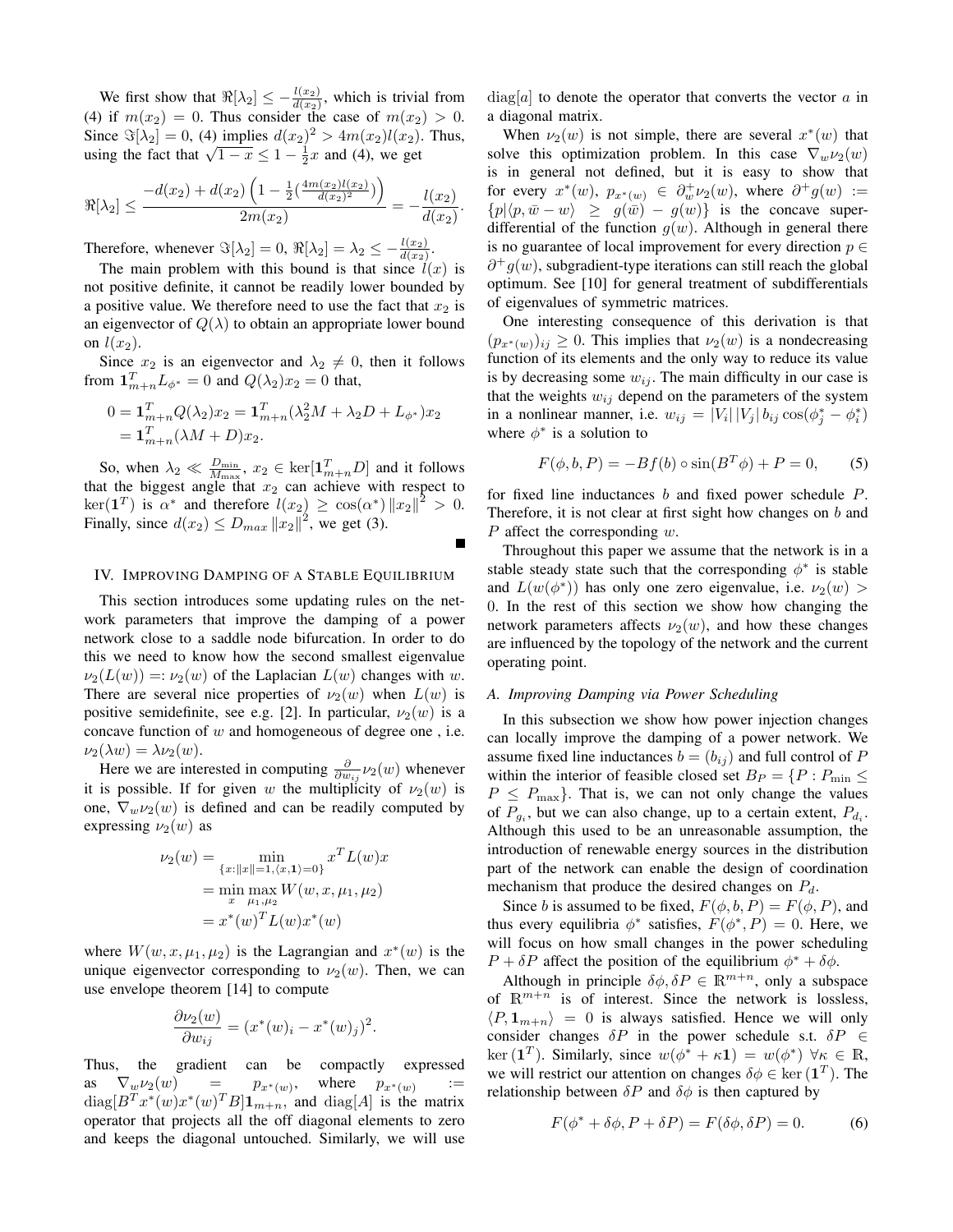*Theorem 2 (Controllability of*  $\delta\phi$  *<i>w.r.t*  $\delta P$ ): Given an equilibrium point  $\phi^*$  of (1) with simple zero eigenvalue, and a power scheduling  $P$  satisfying (5). There exists a neighborhood of  $P, B_P \subset P + \ker(\mathbf{1}^T)$ , and function  $\delta\phi(\delta P)$  such that  $F(\delta\phi(\delta P), \delta P) = 0$ ,  $\forall \delta P \in \mathcal{B}_P - P$ and  $\delta\phi(\mathcal{B}_P)$  is open relatively to  $\ker(\mathbf{1}_{m+n}^T)$ , i.e.  $\delta\phi$  is fully controllable by  $\delta P$ .

Moreover,  $\frac{d(\delta\phi)}{d(\delta P)}$  can be computed as

$$
\frac{d(\delta\phi)}{d(\delta P)} = L(w(\phi^*))^{\dagger},\tag{7}
$$

where  $L(w(\phi^*))^{\dagger}$  is the Moore-Penrose pseudoinverse of the weighted Laplacian  $L(w(\phi^*))$ .

*Proof:* The proof of this theorem comes from applying implicit function theorem (see e.g. [12]) on a properly defined function. Notice that  $\frac{\partial}{\partial \phi}F(\phi, P) = -L(w(\phi^*)),$  and  $\frac{\partial}{\partial P}F(\phi, P) = I_{m+n}$ . Thus, since  $L(w(\phi^*))$  is singular, implicit function theorem cannot be directly applied. However, our restriction of  $(\delta \phi, \delta P)$  to the subspace  $\ker(\mathbf{1}_{m+n}^T) \times \ker(\mathbf{1}_{m+n}^T)$  does not suffer this problem.

Since both vectors are restricted to  $\ker(\mathbf{1}_{m+n}^T)$ , by choosing orthonormal basis of column vectors  $\{T_i\}$  we can write

$$
\delta \phi = Tx \text{ and } \delta P = Ty
$$

where the matrix  $T = [T_j] \in \mathbb{R}^{(m+n)\times(m+n-1)}$  is a full column rank matrix,  $T^T T = I_{m+n-1}$  and  $TT^T =$  $I_{m+n} - \frac{1}{m+n} \mathbf{1}_{m+n} \mathbf{1}_{m+n}^T$  is the orthogonal projection onto  $\ker(\mathbf{1}_{m+n}^T)$ .

Now, define  $H(x, y) = T^T F(Tx, Ty)$ . Since  $\mathbf{1}_{m+n}^T B =$  $(0, F(\phi, P) \in \ker(\mathbf{1}_{m+n}^T) \text{ provided } P \in \ker(\mathbf{1}_{m+n}^T).$  Thus,  $F(Tx, Ty) = 0$  if and only if  $H(x, y) = 0$ , and H represents the same constraints as  $F$  when restricted to  $\ker(\mathbf{1}^T) \times \ker(\mathbf{1}^T)$ . Differentiating H with respect x and  $y$  gives

$$
\frac{\partial}{\partial x}H(x,y) = -T^{T}L(w(\phi^{*}))T, \text{ and } \frac{\partial}{\partial y}H(x,y) = I_{m+n-1}.
$$

Since  $\frac{\partial}{\partial x}H(x, y)$  is nonsingular, by implicit function theorem, there exist neighborhoods of 0,  $\mathcal{B}_x$  and  $\mathcal{B}_y$ , and a function  $x(y)$  such that  $H(x(y), y) = 0$  and  $x(\mathcal{B}_y) = \mathcal{B}_x$ .

Finally, since  $H(x(y), y) = 0$  on  $\mathcal{B}_y$ ,

$$
\frac{d}{dx}H(x(y), y) = \frac{\partial}{\partial x}H(x(y), P)\frac{dx(y)}{dy} + \frac{\partial}{\partial y}H(x(y), y)
$$

$$
= -T^{T}L(w(\phi^{*}))T\frac{dx(y)}{dy} + I_{m+n-1} = 0
$$

and therefore  $\frac{dx}{dy} = (T^T L(w(\phi^*))T)^{-1}$ .

Defining  $\delta\phi(\delta P) = Tx(T^T \delta P)$  and  $\mathcal{B}_P = P + T\mathcal{B}_y$  gives the first statement of the theorem. Equation (7) follows from<br>  $\frac{d(\delta\phi)}{d(\delta P)} = T \frac{dx}{dy} T^T$ ,  $(T^T L(w(\phi^*))T)^{-1} = T^T L(w(\phi^*))^{\dagger} T$ and the fact that  $TT^{T}L(w(\phi^{*}))^{\dagger}TT^{T} = L(w(\phi^{*}))^{\dagger}$ .

Using (7) we can predict how small changes of the power affects the position of the equilibria, which in turn affects the value of  $w(\phi)$  (recall  $w_{ij} = |V_i| |V_j| b_{ij} \cos(\phi_j - \phi_i)$ ).

Thus, we can use Theorem 2 to compute the changes of the weights  $\delta w$  as

$$
\delta w = \frac{dw}{d(\delta P)} \delta P = \left(\frac{\partial w}{\partial \phi}\right) \left(\frac{d(\delta \phi)}{d(\delta P)}\right) \delta P
$$
  
=  $\left(-\text{diag}[f(b) \circ \sin(B^T \phi^*)]B^T\right) \left(L^{\dagger}(w(\phi^*))\right) \delta P$   
=:  $A(\phi^*) \delta P$ 

where we use the fact

$$
\frac{\partial w}{\partial \phi} = -\text{diag}[f(b) \circ \sin(B^T \phi)]B^T. \tag{8}
$$

Ideally, we would like to move  $\delta w \in \text{span}(p_{x^*}(w(\phi^*)))$ , but we are constrained only to the subspace  $\text{span}(A(\phi^*))$ . Therefore, a natural alternative is to set  $\delta P$  such that the corresponding  $\delta w$  is the orthogonal projection of  $p_{x^*(w)}$  onto span $(A(\phi^*))$ . This is done by setting  $\delta P =$  $\gamma A(\phi^*)^{\dagger} p_{x^*(w(\phi^*))}$  which gives

$$
\delta w = A(\phi^*)\delta P = \gamma A(\phi^*)A(\phi^*)^{\dagger} p_{x^*(w(\phi^*))}.
$$

*Remark 2:* Although the updating direction of this section modifies the values of  $P_g := (P_{g_i})^T$  and  $P_d := (P_{d_i})^T$ , it is possible to constraint its actions only to  $P_g$  by projecting  $\delta P$  onto  $S = \ker(\mathbf{1}_{m+n}^T) \cap B_P$  and setting  $P_{d,\min} =$  $P_{d,\text{max}} = P_d$  in the definition of  $B_P$ . We denote this projection operation onto the set S by  $\Pi_S[\cdot]$ , and similarly use  $\Pi_{B_P}[\cdot]$  to define the analogous for  $B_P$ . Note that  $\Pi_{B_P}[\cdot]$ enforces the constraint of  $B_P$ .

#### *B. Improving Damping via Impedance Adaption*

In this subsection we study how the changes of line inductances  $b_{ij}$ , due to changes in the network topology or the utilization of FACTS devices [9], can affect the operating point of a network. Using this result, we will show that it is possible that the addition of a line can weaken the condition of the network, i.e.  $\nu_2(w)$  is reduced.

In order to measure how changes of  $\delta b$  affect the weights w, we proceed in the same manner as in Theorem 2. We start by computing the total derivative  $\frac{dw}{d(\delta b)}$  which is given by

$$
\frac{dw}{d(\delta b)} = \frac{\partial w}{\partial b} + \frac{\partial w}{\partial \phi} \frac{d(\delta \phi)}{d(\delta b)}.
$$
(9)

Since  $w(\phi, b) = f(b) \circ \cos(B^T \phi)$ , it is straightforward to show that

$$
\frac{\partial w}{\partial b} = \text{diag}[v \circ \cos(B^T \phi)] \tag{10}
$$

where the elements of the vector v are  $(v)_{ij} = |V_i| |V_j|$  if  $ij \in \mathcal{E}$  and  $(v)_{ij} = 0$  otherwise.

The main difficulty again rises in computing how the changes of b, i.e.  $\delta b$ , affect  $\phi^*$ . This is assessed in the next theorem. As in Theorem 2, we restrict our attention to  $\delta \phi \in$  $\ker(\mathbf{1}^T)$ . We do not impose any restriction on  $\delta b$  besides the physical ones, i.e.  $b + \delta b \in \{b : b_{\min} \le b \le b_{\max}\}.$ 

*Theorem 3 (Controllability of* δφ *w.r.t* δb*):* Given an equilibrium point  $\phi^*$  of (1) with a simple zero eigenvalue, and bus admittances b such that  $F(\phi^*, b) = 0$ . There exists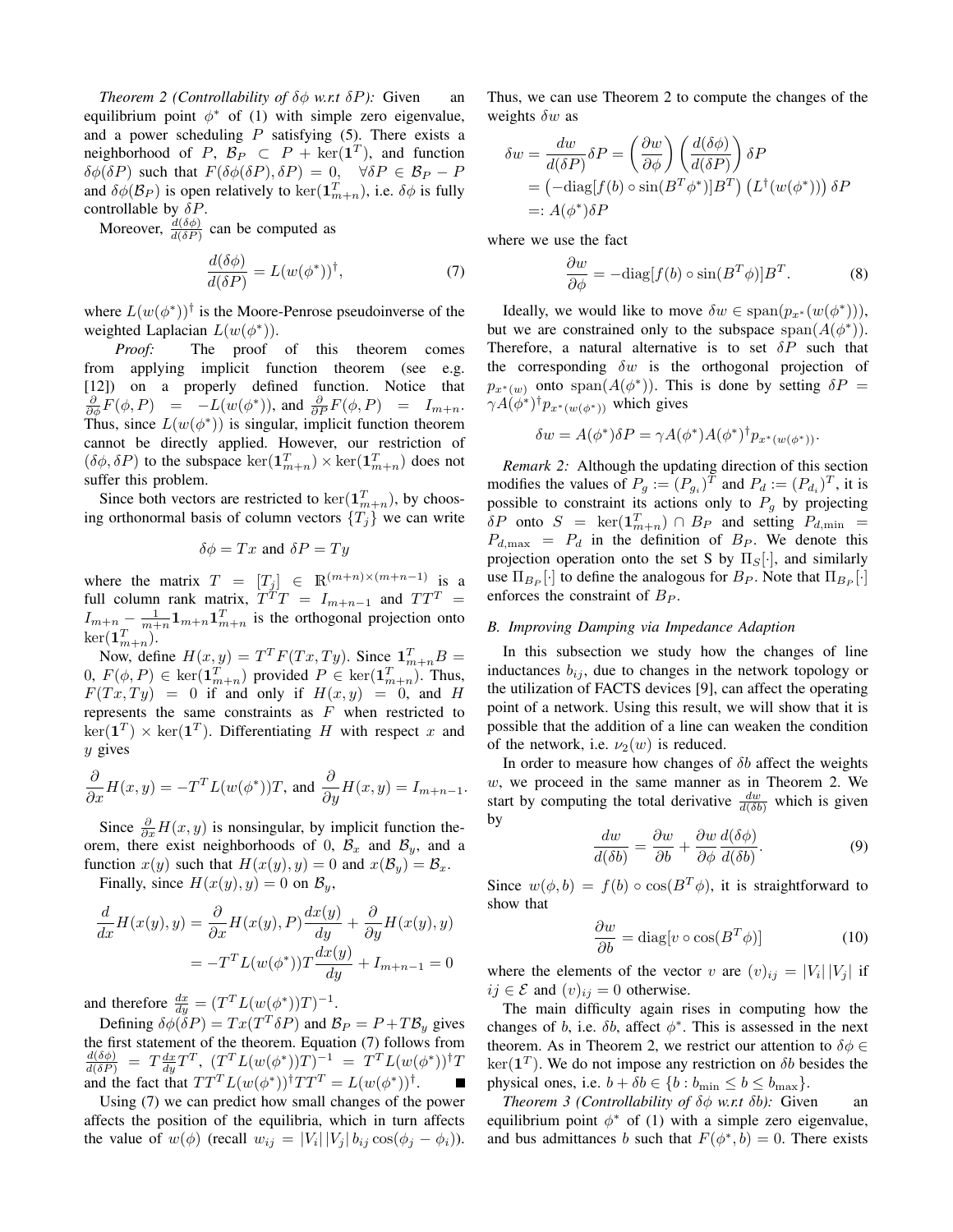a neighborhood of b,  $\mathcal{B}_b$ , a neighborhood of  $\phi^*$ ,  $\mathcal{B}_{\phi^*}$ , and function  $\delta\phi(\delta b)$  such that

$$
F(\delta\phi(\delta b), \delta b) = 0, \quad \forall \delta b \in \mathcal{B}_b - b
$$

and  $\phi^* + \delta\phi(b + \mathcal{B}_b) = \mathcal{B}_{\phi^*}$ . Moreover,  $\frac{d(\delta\phi)}{d(\delta P)}$  can be computed as

$$
\frac{d(\delta\phi)}{d(\delta b)} = -L(w(\phi^*))^{\dagger}B\text{diag}[v\circ\sin(B^T\phi^*)].\tag{11}
$$

*Proof:* Since  $\delta\phi$  is restricted to  $\ker(\mathbf{1}^T)$  we can use the same transformation T to transform  $F(\delta\phi, \delta b) = 0$  into

$$
H(x, \delta b) = T^T F(Tx, \delta b) = 0.
$$

The Jacobian  $\frac{\partial}{\partial x}H(x,\delta b) = -T^{T}L(w(\phi^*))T$  remains the same, and

$$
\frac{\partial}{\partial b}H(x,\delta b) = -T^{T}B \text{diag}[v \circ \sin(B^{T}\phi)].
$$

Therefore, since  $\frac{\partial}{\partial x}H(x,\delta b)$  is nonsingular, we can apply again implicit function theorem to get

$$
\frac{dx(\delta b)}{d(\delta b)} = -\left(\frac{\partial}{\partial x}H(x,\delta b)\right)^{-1} \frac{\partial}{\partial b}H(x,\delta b).
$$

Equation (11) follows after reverting the change of variables.

Now substituting  $(8)$ ,  $(10)$  and  $(11)$  into  $(9)$  we obtain

$$
\frac{dw}{db} = \text{diag}[v \circ \cos(B^T \phi^*)]
$$
  
+ diag[f(b) \circ \sin(B^T \phi)](R)diag[v \circ \sin(B^T \phi^\*)]

where  $R = B^{T} L(w)^{\dagger} B$  is the effective resistance matrix when the weights w are interpreted as conductances.  $R_{ij,kl}$ represents the voltage difference between nodes  $i$  and  $j$  when a current of 1 unit is injected in  $k$  and subtracted from  $l$  [7]. Notice that in our case, it is possible that some of the weights  $w_{ij}$  are negative. Nonetheless  $L(w)$  is positive semi-definite with a single zero eigenvalue and therefore  $R_{ij,ij} > 0$ . Thus, we can still interpret  $R_{ij,ij}$  as a measure of the distance between  $i$  and  $j$ .

Clearly, using this notion of distance, one can see how  $\nu_2(w)$  is more sensitive to changes between nodes "farther" away. However, what is interesting here is the appearance of the term  $\cos(\phi_j^* - \phi_i^*)$ . When the phase difference between certain buses is larger than  $\frac{\pi}{2}$  we have  $\cos(\phi_j^* - \phi_i^*) < 0$  and therefore and increment on  $b_{ij}$  could possibly affect negatively the weight  $w_{ij}(\phi)$ . This phenomenon is numerically illustrated in Section V-B.

#### V. NUMERICAL EXAMPLES

In this section, two examples are provided to illustrate the findings of the previous sections.

#### *A. Generator Power Scheduling*

Consider a network of 3 generator buses, and 3 load buses disposed in a complete graph configuration as in Figure 2 with  $b_{ii} = 10$  for every generator,  $b_{12} = b_{13} = 2$  and  $b_{23} =$ 10 . The initial power scheduling is

$$
P_d = [4 \ 6 \ 8]^T
$$
, and  $P_g = [7.994 \ 3.006 \ 7]^T$ .

Assume also that the power demanded in each bus is fixed and cannot be modified by the algorithm.



Fig. 2. 3 Bus Power Network

We now see how the operating point of the network can be locally improved. One possible equilibrium  $\phi^*$  that solves  $(6)$ , for given P, is

.279  $]^{T}\pi$ .

 $\phi^* = [ .513 \quad 0 \quad .032 \quad .808 \quad .097 \quad .279 ]$ 



Fig. 3. Evolution of  $\Re[\lambda_2]$ 

The values of  $P$  chosen are such that the system is very close to the bifurcation. Figure 3 shows the evolution of  $\Re[\lambda_2]$ , the corresponding upper bound provided in Theorem 1 and the location of the 4th closest eigenvalues to the imaginary axis. We can see that when the system is close to a bifurcation, not only our proposed adaptation is more effective, but also the upper bound computed is tighter.

Initially  $\Re[\lambda_2] = \lambda_2$  is very close to zero, but it gradually decreases until a new eigenvalue with non zero imaginary part becomes dominant. This is captured in the right graph of Figure 3. After this point,  $\Re[\lambda_2] = -\frac{d(x_i)}{2m(x_i)}$  $rac{a(x_i)}{2m(x_i)}$  and the dependence on the algebraic connectivity is lost.

#### *B. Adding or Removing a Line*

In this example each generator bus  $g_i$  is generating  $P_{g_i} =$  $\overline{P}$  and each load bus demands a power of  $P_{d_i} = \overline{P}$  with  $\overline{P} = 5$ . We assume  $b_{ij} = 10 \ \forall ij$ .

Among the possible equilibria for this network we study the equilibrium  $\phi_2^*$  given by  $(\phi_2^*)_{d_i} = \frac{2\pi}{6}(i-1), i \in$  $\{1,\ldots,6\}$  and  $(\phi_2^*)_{g_i} = (\phi_2^*)_{d_i} + \arcsin(\frac{1}{2})$ .